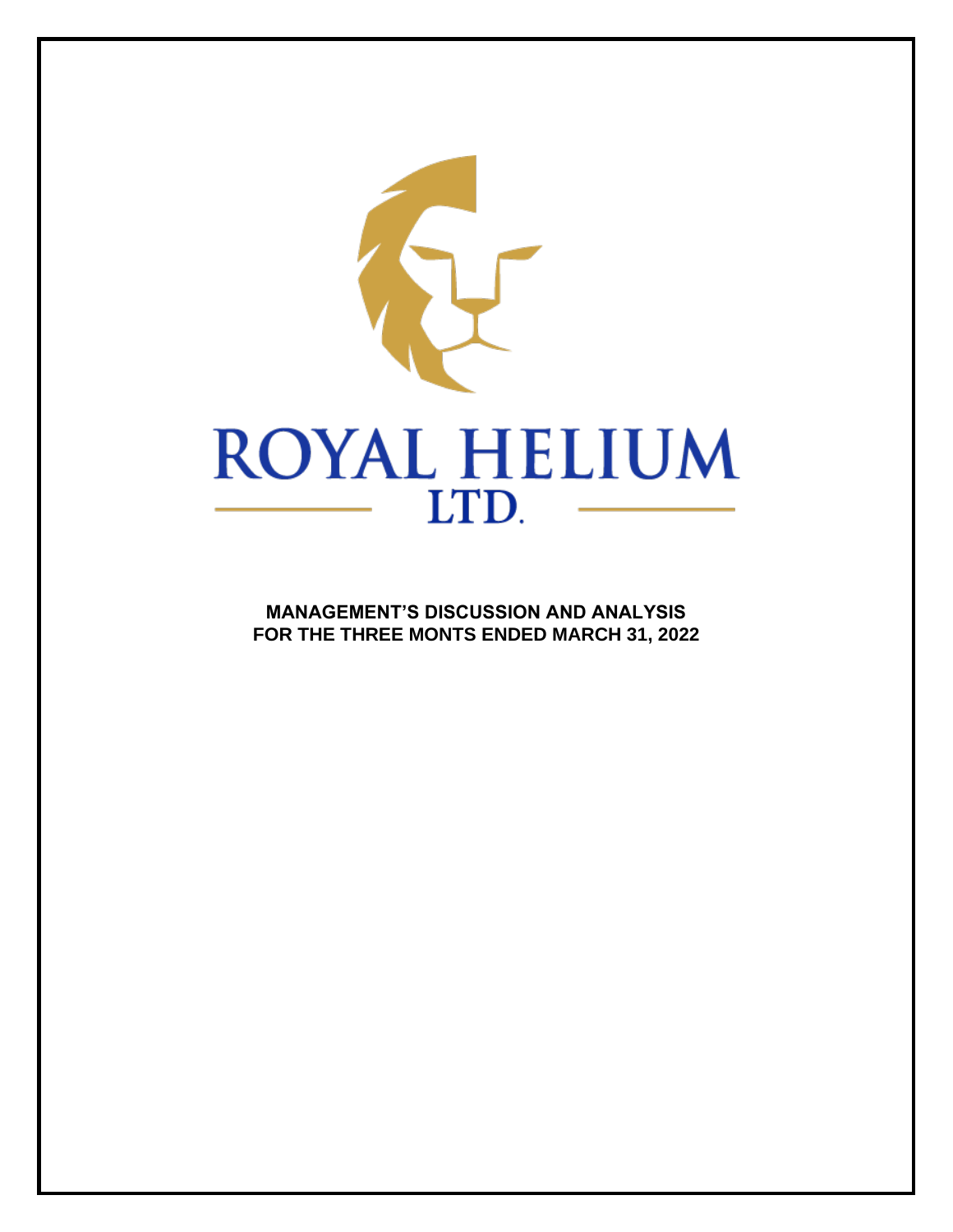### **Introduction**

The following management's discussion and analysis ("MD&A") of the financial condition and results of the operations of Royal Helium Ltd. (the "Company" or "RHC") constitutes management's review of the factors that affected the Company's financial and operating performance for the three months ended March 31, 2022. This MD&A has been prepared in compliance with the requirements of National Instrument 51-102 – Continuous Disclosure Obligations. This discussion should be read in conjunction with the condensed consolidated interim financial statements and the notes thereto as at and for the three months ended March 31, 2022 and the audited consolidated financial statements and notes thereto as at and for the year ended December 31, 2021. together with the notes thereto available on SEDAR at [www.sedar.com.](http://www.sedar.com/)

Results are reported in Canadian dollars, unless otherwise noted. In the opinion of management, all adjustments (which consist only of normal recurring adjustments) considered necessary for a fair presentation have been included. The results for the three months ended March 31, 2022 are not necessarily indicative of the results that may be expected for any future period.

The financial statements for the three months ended March 31, 2022 and 2021 have been prepared using accounting policies consistent with IFRS.

The MD&A was approved by the board of directors on May 13, 2022.

# **Caution Regarding Forward-Looking Statements**

Certain statements contained in this report constitute forward-looking statements. The use of any of the words "anticipate", "continue", "estimate", "expect", "may", "will", "project", "should", "believe" and similar expressions and statements relating to matters that are not historical facts constitute "forward looking information" within the meaning of applicable Canadian securities legislation. These statements involve known and unknown risks, uncertainties and other factors that may cause actual results or events to differ materially from those anticipated. Such forward-looking statements are based on reasonable assumptions but no assurance can be given that these expectations will prove to be correct and the forward-looking statements included in this report should not be unduly relied upon. These statements are made only as of the date of this report.

This MD&A contains certain forward-looking information and forward-looking statements, as defined in applicable securities laws (collectively referred to herein as "forward-looking statements"). These statements relate to future events or the Company's future performance. All statements other than statements of historical fact are forward-looking statements. Often, but not always, forward-looking statements can be identified by the use of words such as "plans", "expects", "is expected", "budget", "scheduled", "estimates", "continues", "forecasts", "projects", "predicts", "intends", "anticipates" or "believes", or variations of, or the negatives of, such words and phrases, or state that certain actions, events or results "may", "could", "would", "should", "might" or "will" be taken, occur or be achieved. Forward-looking statements involve known and unknown risks, uncertainties and other factors that may cause actual results to differ materially from those anticipated in such forward-looking statements. The forward-looking statements in this MD&A speak only as of the date of this MD&A or as of the date specified in such statement. The following table outlines certain significant forward-looking statements contained in this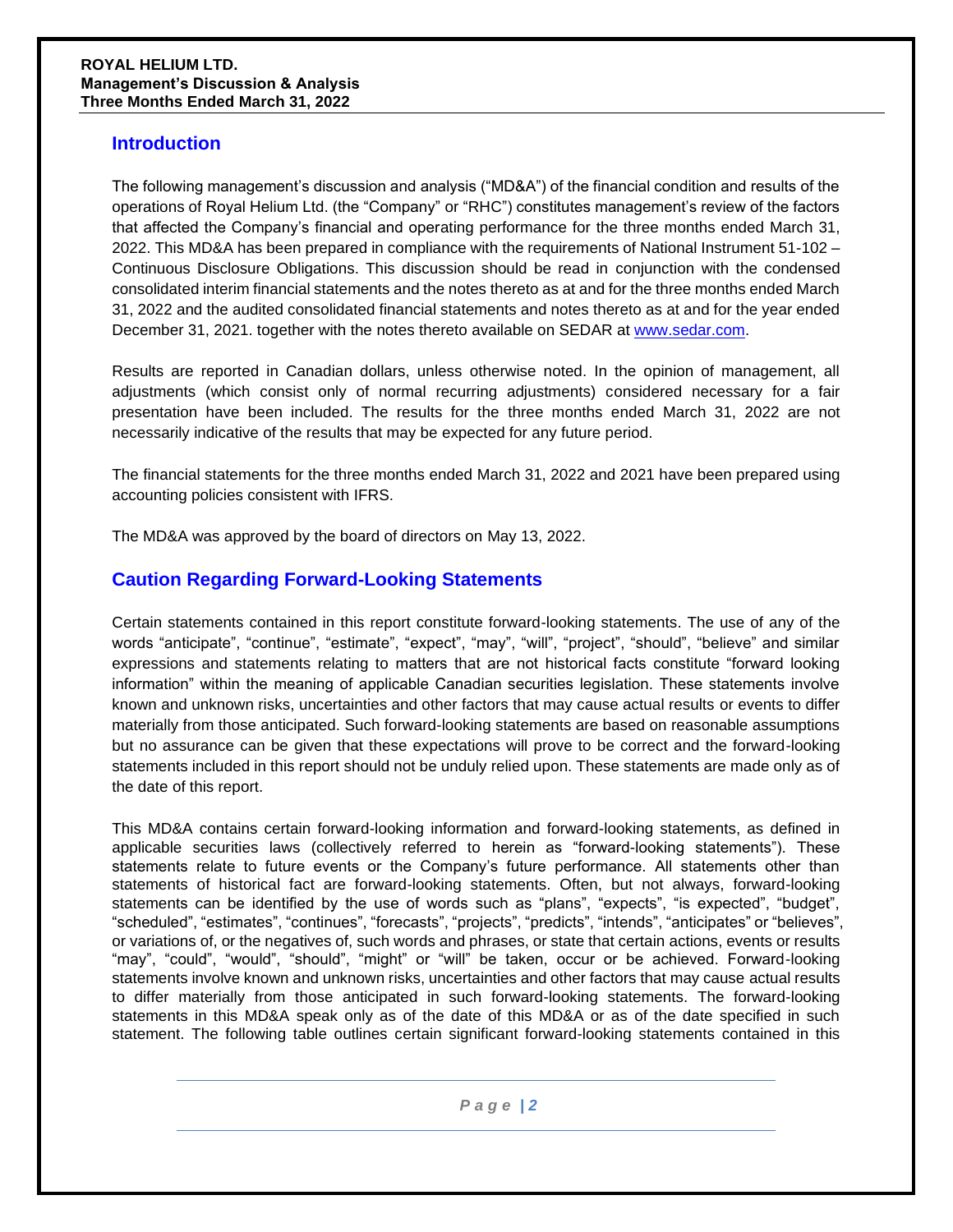MD&A and provides the material assumptions used to develop such forward-looking statements and material risk factors that could cause actual results to differ materially from the forward-looking statements.

| <b>Forward-looking statements</b>                                                                                                                                                                                                                                 | <b>Assumptions</b>                                                                                                                                                                                                                                                                                                                                                                                                                                                                                                                                                                                                                                                                                                                                                            | <b>Risk factors</b>                                                                                                                                                                                                                                                                                                                                                                                                                                                                                                                                                                                                                                                                                                                                                                          |  |  |  |  |  |
|-------------------------------------------------------------------------------------------------------------------------------------------------------------------------------------------------------------------------------------------------------------------|-------------------------------------------------------------------------------------------------------------------------------------------------------------------------------------------------------------------------------------------------------------------------------------------------------------------------------------------------------------------------------------------------------------------------------------------------------------------------------------------------------------------------------------------------------------------------------------------------------------------------------------------------------------------------------------------------------------------------------------------------------------------------------|----------------------------------------------------------------------------------------------------------------------------------------------------------------------------------------------------------------------------------------------------------------------------------------------------------------------------------------------------------------------------------------------------------------------------------------------------------------------------------------------------------------------------------------------------------------------------------------------------------------------------------------------------------------------------------------------------------------------------------------------------------------------------------------------|--|--|--|--|--|
| The Company's ability to meet its<br>working capital needs at the<br>current level for the period<br>ending March 31, 2022, subject<br>to the Company identifying<br>suitable assets or businesses to<br>acquire or merge with requiring<br>additional financing. | The operating activities of the<br>Company for the period ending<br>March 31, 2022, and the costs<br>associated therewith, will be<br>consistent with the Company's<br>current expectations; debt and<br>equity markets, exchange and<br>interest<br>rates<br>and<br>other<br>applicable economic conditions<br>are favourable to the Company.                                                                                                                                                                                                                                                                                                                                                                                                                                | Changes in debt and equity<br>markets; timing and availability of<br>external financing on acceptable<br>terms;<br>increases<br>in<br>costs;<br>environmental compliance and<br>changes in environmental and<br>other local<br>legislation<br>and<br>regulation; interest rate and<br>exchange<br>fluctuations;<br>rate<br>changes in economic conditions.                                                                                                                                                                                                                                                                                                                                                                                                                                   |  |  |  |  |  |
| The potential of RHC's permits<br>and leases to contain economic<br>helium reserves. See "Helium<br>Prospects" below.                                                                                                                                             | Financing will be available for<br>future<br>exploration<br>and<br>development of RHC's leases;<br>the actual results of RHC's<br>exploration and development<br>activities will be favourable;<br>operating,<br>exploration,<br>development and production<br>costs will not exceed RHC's<br>expectations; the Company will<br>be able to retain and attract<br>skilled<br>staff;<br>all<br>requisite<br>regulatory and governmental<br>for<br>exploration<br>approvals<br>projects and other operations will<br>be received on a timely basis<br>upon terms acceptable to RHC;<br>applicable political and economic<br>conditions will be favourable to<br>RHC; the market prices for<br>helium and applicable interest<br>and exchange rates will be<br>favourable to RHC; | Helium market prices volatility;<br>uncertainties<br>involved<br>in<br>interpreting<br>geological<br>and<br>geophysical data; the possibility<br>that future exploration results will<br>not be consistent with RHC's<br>expectations;<br>availability<br>of<br>financing for and actual results of<br>RHC's<br>exploration<br>and<br>development<br>activities;<br>increases<br>costs;<br>in.<br>environmental compliance and<br>changes in environmental and<br>other local<br>legislation<br>and<br>regulation;<br>interest<br>and<br>exchange<br>fluctuations;<br>rates<br>changes<br>in<br>economic<br>and<br>political<br>conditions;<br>the<br>Company's ability to retain and<br>attract skilled staff and obtain all<br>required permits in a timely<br>manner on acceptable terms. |  |  |  |  |  |
| Management's outlook regarding                                                                                                                                                                                                                                    | Financing will be available for the                                                                                                                                                                                                                                                                                                                                                                                                                                                                                                                                                                                                                                                                                                                                           | Changes in debt and equity                                                                                                                                                                                                                                                                                                                                                                                                                                                                                                                                                                                                                                                                                                                                                                   |  |  |  |  |  |
| future trends.                                                                                                                                                                                                                                                    | Company's operating activities.                                                                                                                                                                                                                                                                                                                                                                                                                                                                                                                                                                                                                                                                                                                                               | markets;<br>interest<br>rate<br>and<br>exchange<br>rate<br>fluctuations;<br>changes<br>in<br>economic<br>and<br>political conditions.                                                                                                                                                                                                                                                                                                                                                                                                                                                                                                                                                                                                                                                        |  |  |  |  |  |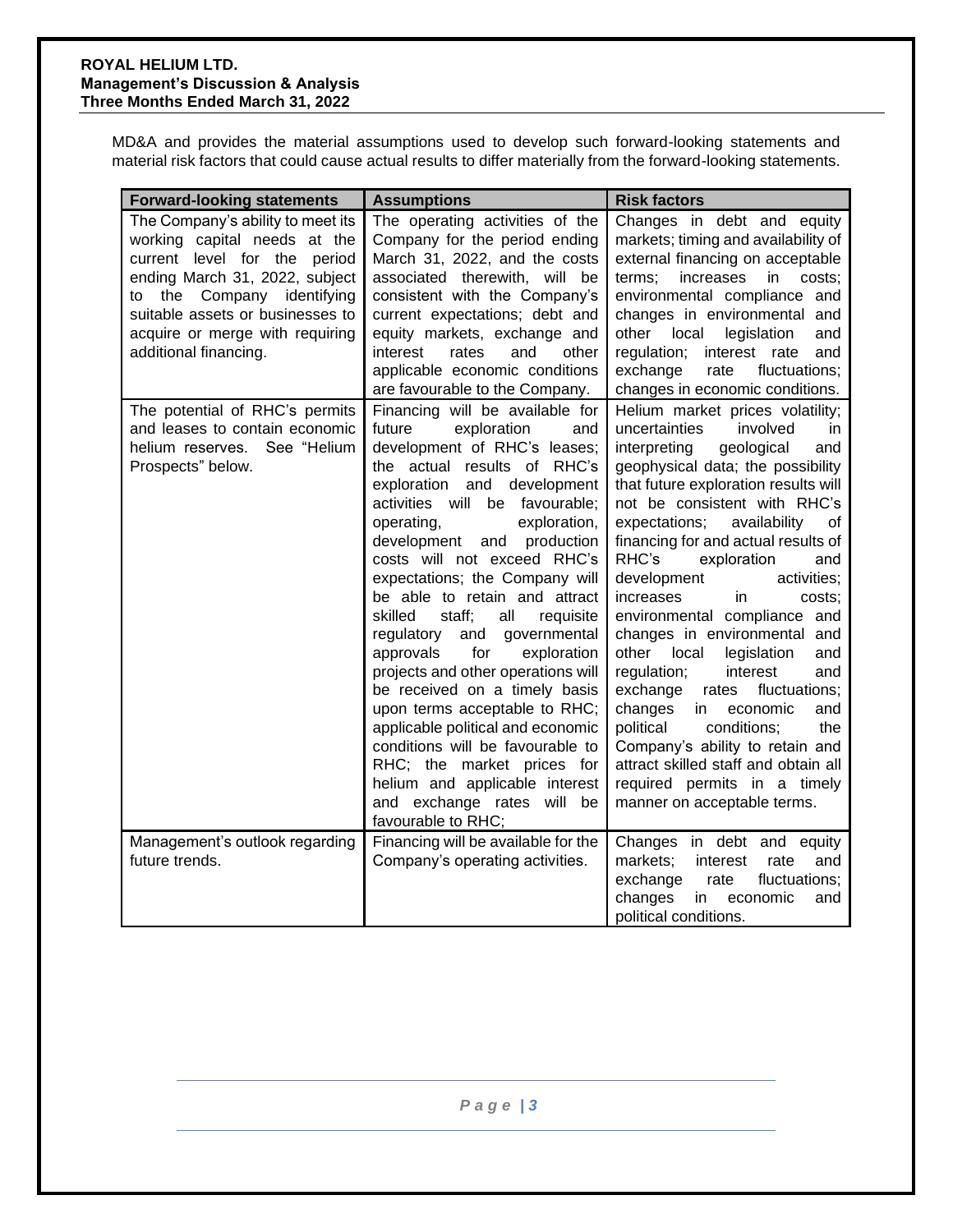Inherent in forward-looking statements are risks, uncertainties and other factors beyond the Company's ability to predict or control. Please also make reference to those risk factors referenced in the "Risk Factors" section below. Readers are cautioned that the above chart does not contain an exhaustive list of the factors or assumptions that may affect the forward-looking statements, and that the assumptions underlying such statements may prove to be incorrect. Actual results and developments are likely to differ, and may differ materially, from those expressed or implied by the forward-looking statements contained in this MD&A.

Forward-looking statements involve known and unknown risks, uncertainties and other factors that may cause the Company's actual results, performance or achievements to be materially different from any of its future results, performance or achievements expressed or implied by forward-looking statements. All forward-looking statements herein are qualified by this cautionary statement. Accordingly, readers should not place undue reliance on forward-looking statements.

# **RHC's Strategic Objectives**

RHC is focused on helium production from its helium permits and leases in Saskatchewan. RHC is one of the largest helium lease and permit holders in North America, with land that was acquired both from the Crown and via freehold lease agreements. All of the land acquired was subject to through analysis of existing well data, seismic and geological data and is associated with some of the highest known helium concentrations in Saskatchewan. The Company's properties are all in close vicinity to highways, roads, cities and oil & gas infrastructure. Helium is a non-substitutable and non-renewable commodity needed in the high-tech and health care industries, with specific applications in rocketry, semiconductors, electronics, and health care. As these sectors continue to expand, the demand for helium expands in concert.

Saskatchewan is a known helium producing regions, with multiple wells currently producing, and is a strategic location for continued exploration and development of helium. Helium is created through the breakdown of uranium and thorium and Saskatchewan is well known for having some of the highest uranium concentrations in the world.

These condensed interim consolidated financial statements include the accounts of RHC together with its wholly owned subsidiary, Royal Helium Exploration Limited ("Royal Helium").

## **Highlights**

During the period ended March 31, 2022:

- Applied for two additional drilling permits at Climax.
- Applied for drilling permits at Val Marie
- Commenced 2D seismic program at Val Marie
- Commenced 3D seismic program at Climax

Subsequent to the period ended March 31, 2022:

- Applied for two additional drilling permits at Climax
- Entered agreement to acquire 100% of Imperial Helium Corp.
- Completed 2D seismic program at Val Marie
- Completed 3D seismic program at Climax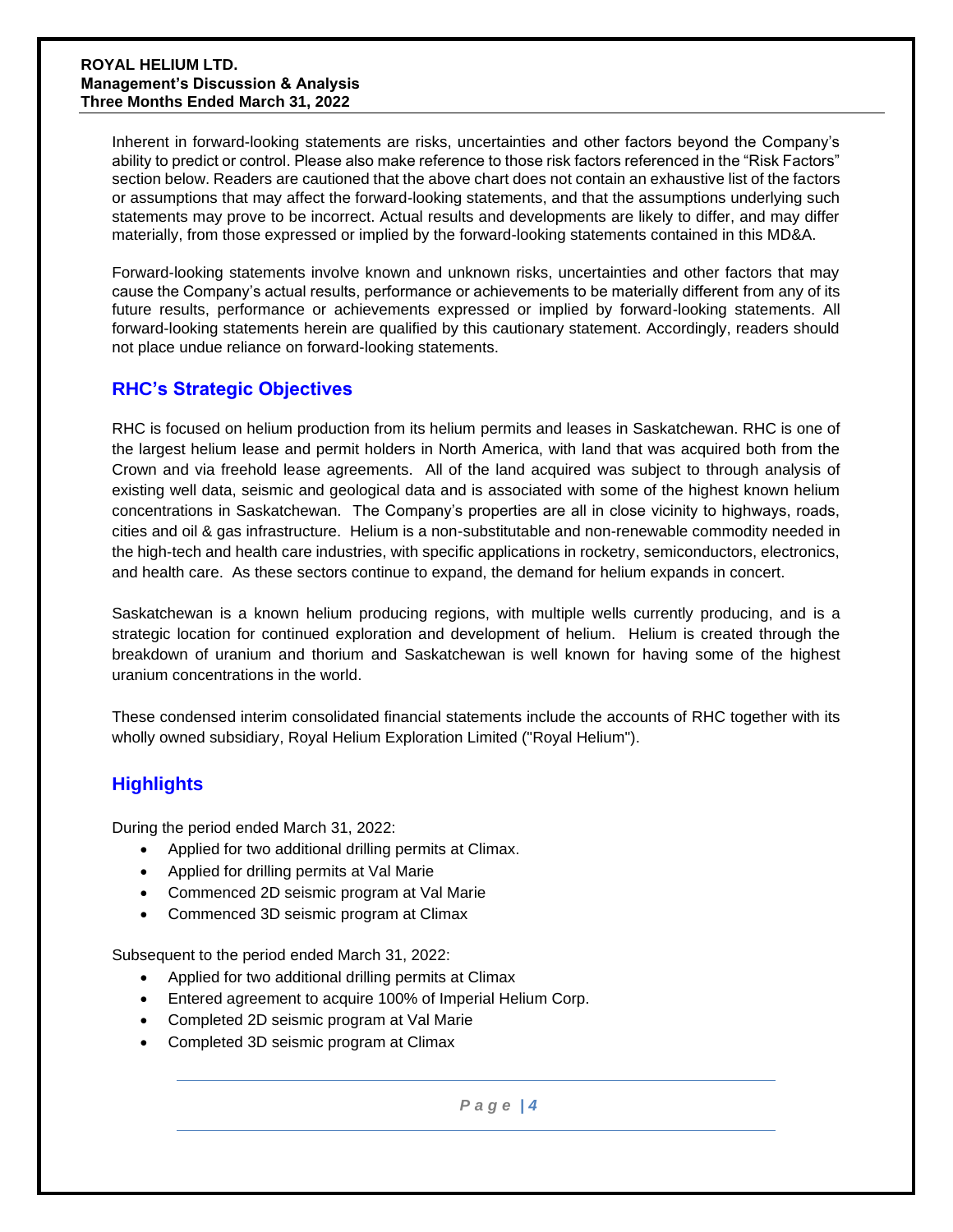### **Helium Prospects**

#### **Helium Market**

The global helium market continues to be under significant supply pressures, as demand continues to outstrip supply. Globally, additional uncertainty has hit the helium market tied directly to Russian actions in the Ukraine. With Russia being one to the top three helium producers in the world, sanctions put in place over Russian exports has severely compounded the ongoing global helium shortage. In North America, there has been no significant new source of supply impacting the market in several years. Royal Helium is well poised to be one of the much-needed new suppliers in the short term, aiding to fulfill a supply void felt from the removal of the United States Strategic Helium reserve in 2018. The ongoing mismatch of supply and demand has caused dramatic price movement since 2018, with prices rising by over 100% for this vital and irreplaceable inert gas. In addition, global sanctions on Russia have reduced the global helium supply and thus increased the price further.

Helium is valuable due to its completely inert nature. It is the only element on the periodic table that will not bind or react with any other element. Its properties also allow it to have the lowest boiling point on any element, and it can remain as a liquid until near absolute zero. These properties allow helium to act as the most effective super coolant on the market as well as a superconductor and purification gas that has no rivals. Helium acts as a cooling medium for superconducting magnets in MRI scanners, NMR spectrometers and other areas of scientific research. Helium has also been used to keep satellite instruments cool and is essential for space travel and rocketry. Helium is an essential in the manufacturing of many of the high-tech electronics and supporting network infrastructure that society uses every day, as well as being on the leading edge of new developments, both high-tech and scientific. Helium is often used to provide lift for weather balloons and airships because of its low density. Due to its unreactive nature, helium is used to provide an inert protective atmosphere essential for making fiber optics and semiconductors and for arc - welding various metal. Helium has applications in leak detection in multiple media, including HVAC systems and gas pipelines. Some gaseous helium mixtures are used to treat respiratory ailments in healthcare applications, and helium is also used in various laser applications.

## **Off-Balance-Sheet Arrangements**

As of the date of this filing, the Company does not have any off-balance-sheet arrangements that have, or are reasonably likely to have, a current or future effect on the results of operations or financial condition of the Company, including, and without limitation, such considerations as liquidity and capital resources.

## **Proposed Transactions**

On May 2, 2022, the Company announced it entered into an agreement to acquire 100% of the issued and outstanding shares of Imperial Helium Corp ("Imperial"). through a plan of arrangement. Under the terms of the agreement, the Company will issue 0.614 common share for each Imperial common share held. Following the Arrangement, each outstanding warrant to purchase an Imperial Share (the "Imperial Warrants") outstanding shall receive upon the exercise of such Imperial Warrant, in lieu of each Imperial Share to which such holder was theretofore entitled upon such exercise, and for the same aggregate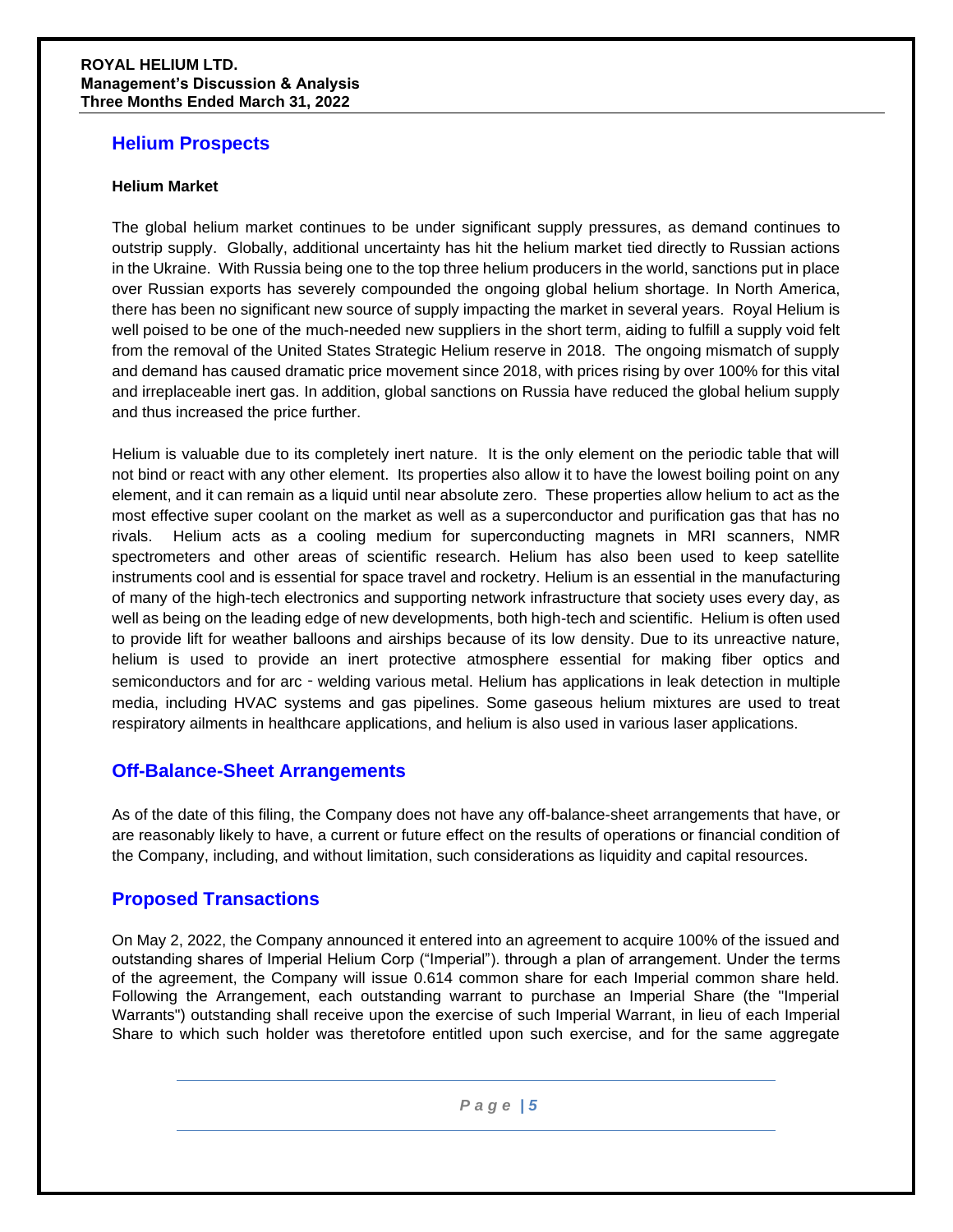consideration payable therefor, the fraction of a Royal Share represented by the Exchange Ratio that the holder would have been entitled to receive as a result of the transactions contemplated by the Arrangement if, immediately prior to the effective time of the Arrangement, such holder had been the registered holder of the number of Imperial Shares to which the holder was theretofore entitled upon the exercise of such Imperial Warrant. Pursuant to the Arrangement, outstanding stock options to acquire Imperial Shares will be exchanged for options to acquire Royal Shares, at numbers and exercise prices adjusted for the Exchange Ratio, and exercisable for a period of 30 days following closing.

The Arrangement Agreement contains representations and warranties for the benefit of each of Royal and Imperial, conditions relating to Imperial Shareholder, Court and regulatory approvals, material adverse changes and compliance with the Arrangement Agreement as are in each case customary in comparable transactions of this nature.

# **Environmental Contingency**

The Company's exploration activities are subject to various government laws and regulations relating to the protection of the environment. These environmental regulations are continually changing and are generally becoming more restrictive. As of the date of this MD&A, the Company believes that there are no significant environmental obligations requiring material capital outlays in the immediate future.

## **Selected Annual Financial Information**

|                                  | <b>Period Ended</b><br>March 31,<br>2022<br>(\$) | <b>Year Ended</b><br>December 31,<br>2021 | <b>Year Ended</b><br>December 31,<br>2020 |  |  |
|----------------------------------|--------------------------------------------------|-------------------------------------------|-------------------------------------------|--|--|
|                                  |                                                  |                                           |                                           |  |  |
| Revenue for the year             |                                                  |                                           |                                           |  |  |
| Net loss for the year            | 263                                              | 5,126                                     | 1,327                                     |  |  |
| Basic and diluted loss per share | 0.00                                             | 0.04                                      | 0.03                                      |  |  |
|                                  |                                                  |                                           |                                           |  |  |
| Total assets                     | 25,244                                           | 29,432                                    | 8,477                                     |  |  |
| Total long-term liabilities      | 205                                              | 203                                       |                                           |  |  |

All amounts rounded to thousands of dollars, except for per share amounts.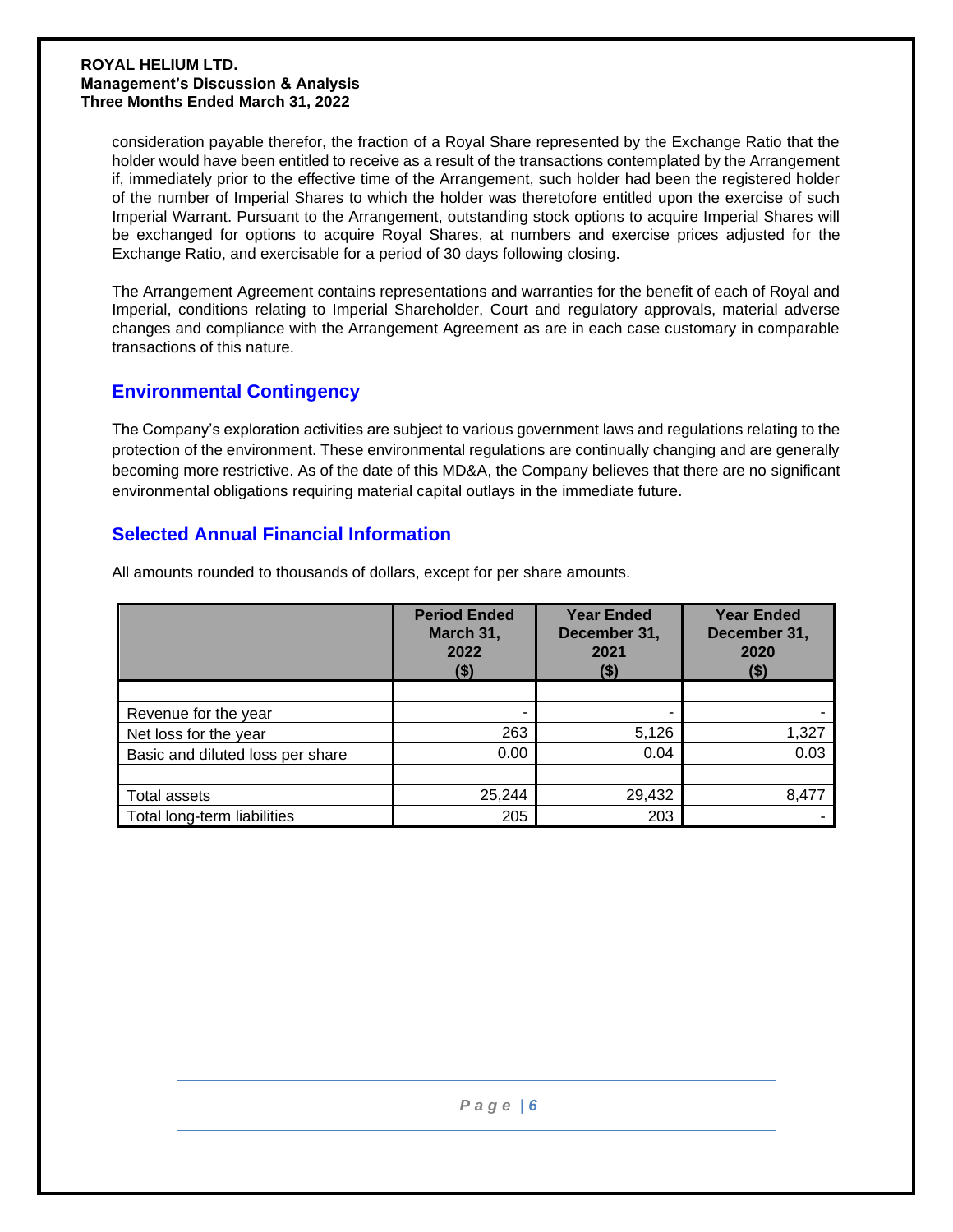# **Selected Quarterly Financial Information**

Summary quarterly information is presented in the table below. All amounts rounded to thousands of dollars, except for the per share amounts.

|                                     |                                 | Income (loss)           |                                                            |  |  |  |  |  |  |
|-------------------------------------|---------------------------------|-------------------------|------------------------------------------------------------|--|--|--|--|--|--|
| <b>Three Months</b><br><b>Ended</b> | <b>Total</b><br>Revenue<br>(\$) | <b>Total</b><br>$($ \$) | <b>Basic and</b><br>diluted Per<br><b>Share</b><br>$($ \$) |  |  |  |  |  |  |
| March 31, 2022                      |                                 | (263)                   | (0.00)                                                     |  |  |  |  |  |  |
| December 31, 2021                   |                                 | (475)                   | (0.00)                                                     |  |  |  |  |  |  |
| September 30, 2021                  |                                 | (1,870)                 | (0.03)                                                     |  |  |  |  |  |  |
| June 30, 2021                       |                                 | (376)                   | (0.00)                                                     |  |  |  |  |  |  |
| March 31, 2021                      |                                 | (2,403)                 | (0.03)                                                     |  |  |  |  |  |  |
| December 31, 2020                   |                                 | (288)                   | (0.01)                                                     |  |  |  |  |  |  |
| September 30, 2020                  |                                 | (890)                   | (0.02)                                                     |  |  |  |  |  |  |
| June 30, 2020                       |                                 | (94                     | (0.00)                                                     |  |  |  |  |  |  |

# **Results of Operations**

Three months ended March 31, 2022 and 2021

RHC's net loss totaled \$262,918 for the three months ended March 31, 2022, with basic and diluted loss per share of \$0.00 compared to a net loss of \$2,403,466 with basic and diluted loss per share of \$0.03 for the three months ended March 31, 2021. The decrease of \$2,140,548 in net loss was principally because:

- For the three months ended March 31, 2022, general office and other increased \$45,880 to \$134,766. The increase is attributed to the Company significantly increasing all business activities.
- For the three months ended March 31, 2022, investor relations and marketing decreased \$108,658 to \$111,571. The decrease relates to the Company not renewing certain marketing programs and public awareness campaigns that were initiated in 2021.
- For the three months ended March 31, 2022, Share-based compensation decreased \$2,078,400 to \$nil. The decrease relates to timing of when the Company issues stock options and other share based compensation. No share based compensation was issued in the comparative period.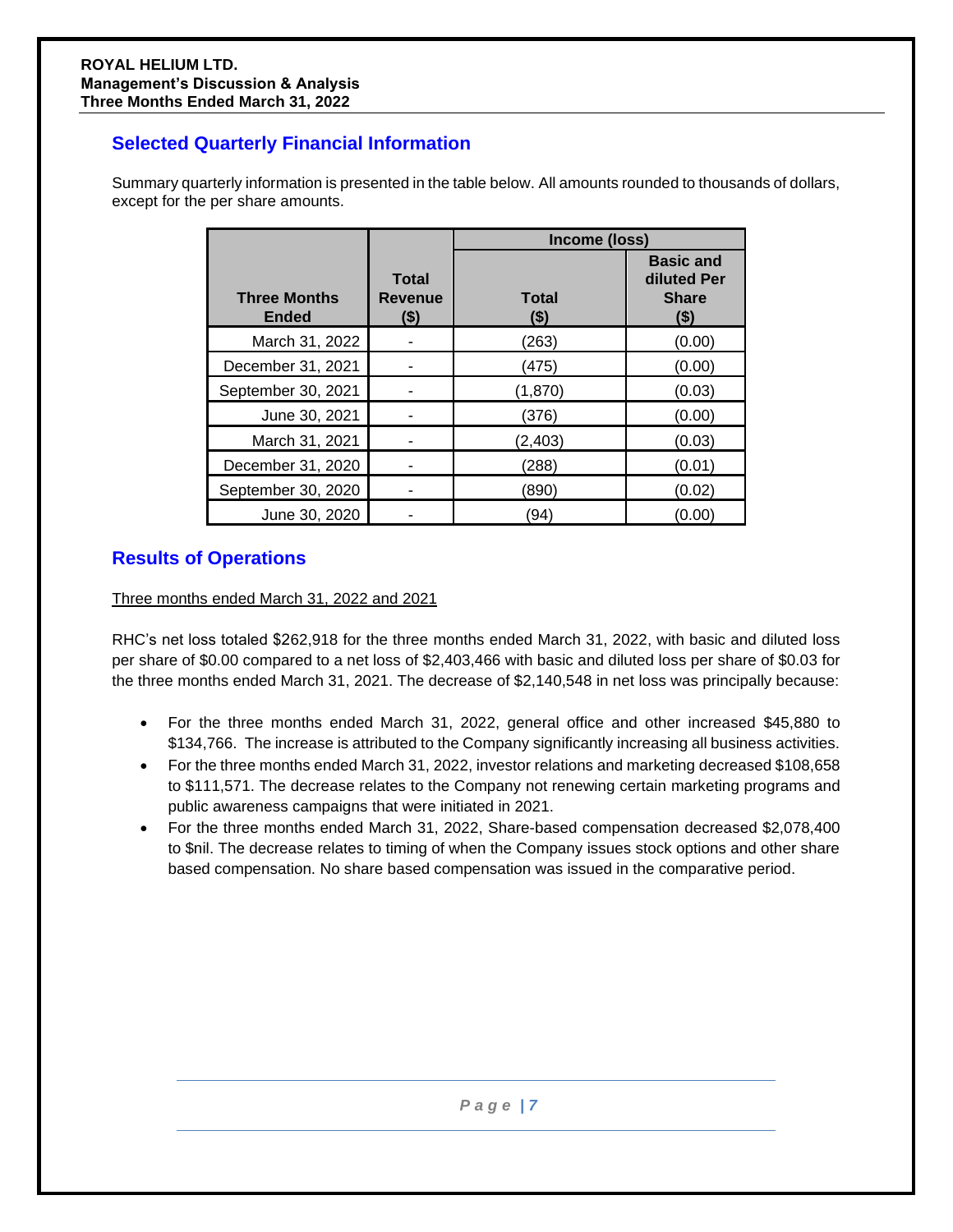## **Liquidity and Financial Position**

At March 31, 2022, RHC had \$3,856,658 in cash and cash equivalents (December 31, 2021 - \$10,413,553) and working capital of \$4,493,923 (December 31, 2021 – working capital of \$6,406,860).

Cash used by operating activities was \$760,179 for the period ended March 31, 2022 compared to cash used of \$810,595 in the period ended March 31, 2021.

Cash used by investing activities was \$5,822,885 for the period ended March 31, 2022 compared to \$3,280,256 used for the period ended March 31, 2021. The increase in net cash used is the result of the when drilling and testing activities commenced in the respective periods.

Cash provided by financing activities was \$26,169 for the period ended March 31, 2022 compared to \$816,559 for the period ended March 31, 2021. The decrease in net cash provided from financing activities is the result of the exercise of in the money warrants in 2021 and none in 2022.

## **New and future accounting standards and interpretations**

During the period ended March 31, 2022, the Company adopted a number of new IFRS standards, interpretations, and amendments and improvements of existing standards. This includes amendments to IAS 1 and IAS 37.

These new standards did not have any material impact on the Company's consolidated financial statements.

Certain pronouncements were issued by the IASB or the IFRIC that are mandatory for accounting periods commencing on or after January 1, 2021. Many are not applicable or do not have a significant impact to the Company and have been excluded. The following have not yet been adopted and are being evaluated to determine their impact on the Company.

IAS 1 – Presentation of Financial Statements ("IAS 1") was amended in January 2020 to provide a more general approach to the classification of liabilities under IAS 1 based on the contractual arrangements in place at the reporting date. The amendments clarify that the classification of liabilities as current or noncurrent is based solely on a company's right to defer settlement at the reporting date. The right needs to be unconditional and must have substance. The amendments also clarify that the transfer of a company's own equity instruments is regarded as settlement of a liability, unless it results from the exercise of a conversion option meeting the definition of an equity instrument. The amendments are effective for annual periods beginning on January 1, 2023.

IAS 37 – Provisions, Contingent Liabilities, and Contingent Assets ("IAS 37") was amended. The amendments clarify that when assessing if a contract is onerous, the cost of fulfilling the contract includes all costs that relate directly to the contract  $-$  i.e. a full-cost approach. Such costs include both the incremental costs of the contract (i.e. costs a company would avoid if it did not have the contract) and an allocation of other direct costs incurred on activities required to fulfill the contract – e.g. contract management and supervision, or depreciation of equipment used in fulfilling the contract. The amendments are effective for annual periods beginning on January 1, 2022.

The Company is currently evaluating the impact of the above standards on its consolidated financial statements other than increased disclosure.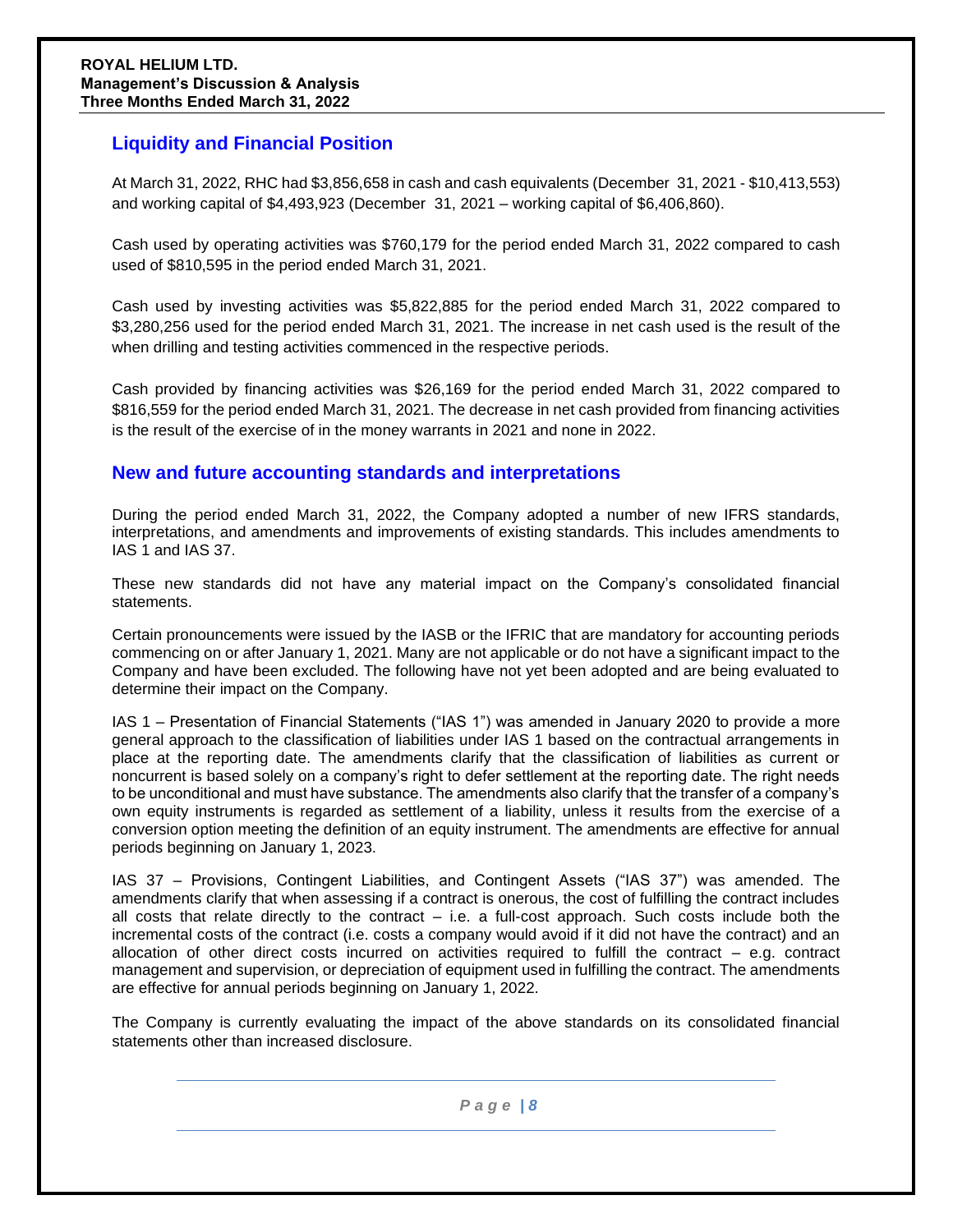### **Financial risk management**

### **Financial risks factors**

The Company's activities expose it to a variety of financial risks: market risk (including currency risk), credit risk and liquidity risk. Risk management is carried out by management under policies approved by the Board of Directors. The Company's overall risk management program seeks to minimize potential adverse effects on the Company's financial performance.

#### (a) Market risk

### *Foreign exchange risk*

Foreign exchange risk arises when assets or liabilities are denominated in a currency that is not the entity's functional currency. The Company does not hedge foreign currency exposures. All of the operating assets were located in Canada and majority of the Company's liabilities were also settled in Canada, therefore the Company does not have any significant foreign currency risk.

#### (b) Credit risk

The maximum exposure to credit risk for deposits approximates the amount recognized as cash, amounts receivable, and environmental deposit in the consolidated statements of financial position. Bank deposits are held with reputable Banks, therefore credit risk is low. The Company does not hold any collateral as security. Accounts receivable are all considered current and primarily relate to GST.

### (c) Liquidity risk

Liquidity risk is the risk that the Company will encounter difficulty in meeting obligations associated with financial liabilities. The Company's financial liabilities comprise accounts payable and accrued liabilities which are due within 30 days.

The Company mitigates liquidity risk by planning its project expenditures in advance of undertaking significant commitments. The Company anticipates that it will continue to have adequate liquidity to fund its financial liabilities through its future cash flows.

The Company's approach to managing liquidity risk is to ensure that it will have sufficient liquidity to meet liabilities when due. As at March 31, 2022, the Company had a cash balance of \$3,856,658 (December 31, 2021 - \$10,413,553) to settle current liabilities of \$658,961 (December 31, 2021 - \$4,611,914).

### (d) Commodity price risk

The Company is exposed to price risk with respect to commodity prices. Commodity price risk is defined as the potential adverse impact on earnings and economic value due to commodity price movements and volatilities. The Company closely monitors commodity prices, as it relates to helium to determine the appropriate course of action to be taken by the Company.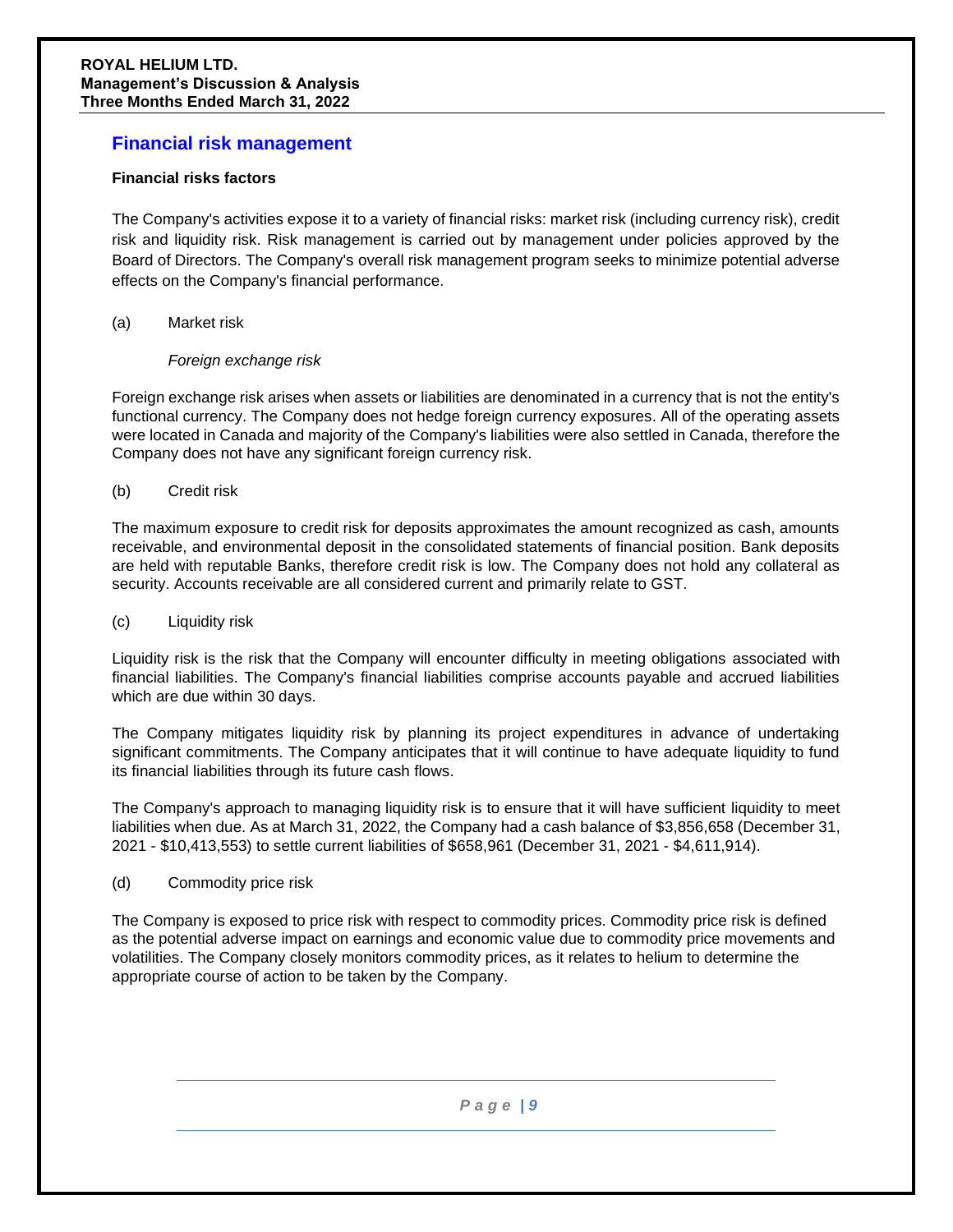## **Capital management**

The Company defines the capital that it manages as its working capital. The Company's objectives when managing capital are to manage its business in an effective manner with the goal of increasing the value of its assets. The Company regularly monitors its available capital and, as necessary, adjusts to changing economic circumstances and the risk characteristics of the underlying assets. In order to maintain or adjust capital requirements, the Company may consider the issuance of new shares, the entry into joint venture arrangements or farm-out agreements, or engage in debt financing.

There were no changes in the Company's approach to capital management during the period ended March 31, 2022 and 2021.

The Company is not subject to any capital requirements imposed by a lending institution or regulatory body, other than Policy 2.5 of the TSX-V which requires adequate working capital or financial resources of the greater of (i) \$50,000 and (ii) an amount required in order to maintain operations and cover general and administrative expenses for a period of 6 months. As of March 31, 2022, the Company believes it was in compliance with Policy 2.5.

# **Related Party Transactions**

| Three months ended March 31,      | 2022<br>(\$) | 2021<br>(\$) |
|-----------------------------------|--------------|--------------|
| Consulting fees - Andrew Davidson | 30,000       | 15,000       |
| Consulting fees - Tom MacNeill    | -            | 15.000       |
| Consulting fees - Jeff Sheppard   | 30,000       | 15.000       |
| Consulting fees - Steve Halabura  | 15,000       | 15,000       |
| <b>Total</b>                      | 75,000       | 60,000       |

The following table summarizes transactions with key management personnel:

### **Compensation of key management personnel of the Company**

The remuneration of directors and other members of key management personnel during the periods presented were as follows:

|                              | 2022   | 2021      |
|------------------------------|--------|-----------|
| Three months ended March 31, |        | (\$)      |
| Short-term benefits          | 75,000 | 60,000    |
| Share-based payments         | -      | 1,515,500 |
| <b>Total</b>                 | 75,000 | 1,575,500 |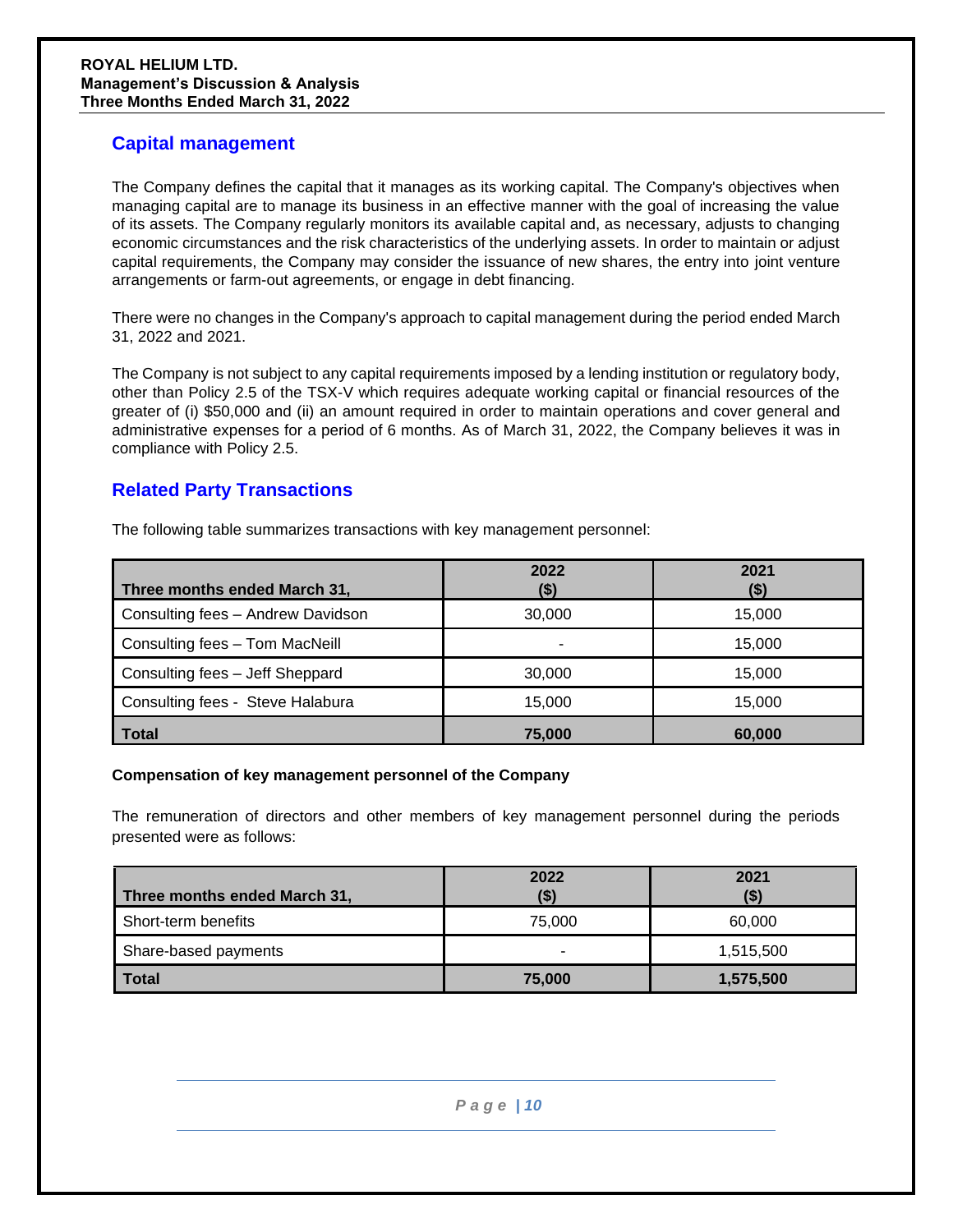The remuneration of directors and key executives is determined by the remuneration committee having regard to the performance of individuals and market trends.

In accordance with IAS 24, key management personnel are those persons having authority and responsibility for planning, directing and controlling the activities of the Company directly or indirectly, including any directors (executive and non-executive) of the Company.

As at March 31, 2022, the Company had \$5,250 (December 31, 2021 – \$5,250), included in accounts payable and accrued liabilities, owing to its key management personnel. Such amounts are unsecured, non-interest bearing, with no fixed terms of repayment.

The Company has an agreement for office space and related services for a monthly fixed fee of \$2,000, with another company that has common management and directors. The Company incurred \$6,000 in 2022 (2021 – \$nil) in respect of this agreement and had \$nil (2020 – \$nil), included in accounts payable and accrued liabilities as at March 31, 2022.

## **Share Capital**

As of the date of this MD&A, the Company had 142,741,726 issued and outstanding common shares.

| <b>Expiry Date</b> | <b>Exercise Price (CDN)</b> | <b>Total Options</b> | <b>Vested Options</b> |  |  |  |
|--------------------|-----------------------------|----------------------|-----------------------|--|--|--|
| July 17, 2025      | \$0.23                      | 2,680,000            | 2,680,000             |  |  |  |
| January 10, 2026   | \$0.44                      | 4,600,000            | 4,600,000             |  |  |  |
| July 2, 2026       | \$0.60                      | 2,850,000            | 2,850,000             |  |  |  |

As of the date of this MD&A, the Company had 10,130,000 stock options as follows:

As of the date of this MD&A, the Company had 28,019,511 warrants as follows:

| <b>Expiry Date</b> | <b>Exercise Price (CDN)</b> | <b>Total Warrants</b> |  |  |  |  |
|--------------------|-----------------------------|-----------------------|--|--|--|--|
| December 22, 2022  | \$0.35                      | 10.769.511            |  |  |  |  |
| June 8, 2023       | \$0.75                      | 17,250,000            |  |  |  |  |

As of the date of this MD&A, the Company had 4,068,750 broker warrants as follows:

| <b>Expiry Date</b> | <b>Exercise Price (CDN)</b> | <b>Total Warrants</b> |  |  |  |  |
|--------------------|-----------------------------|-----------------------|--|--|--|--|
| December 22, 2022  | \$0.22                      | 1,653,750             |  |  |  |  |
| June 8, 2023       | \$0.50                      | 2,415,000             |  |  |  |  |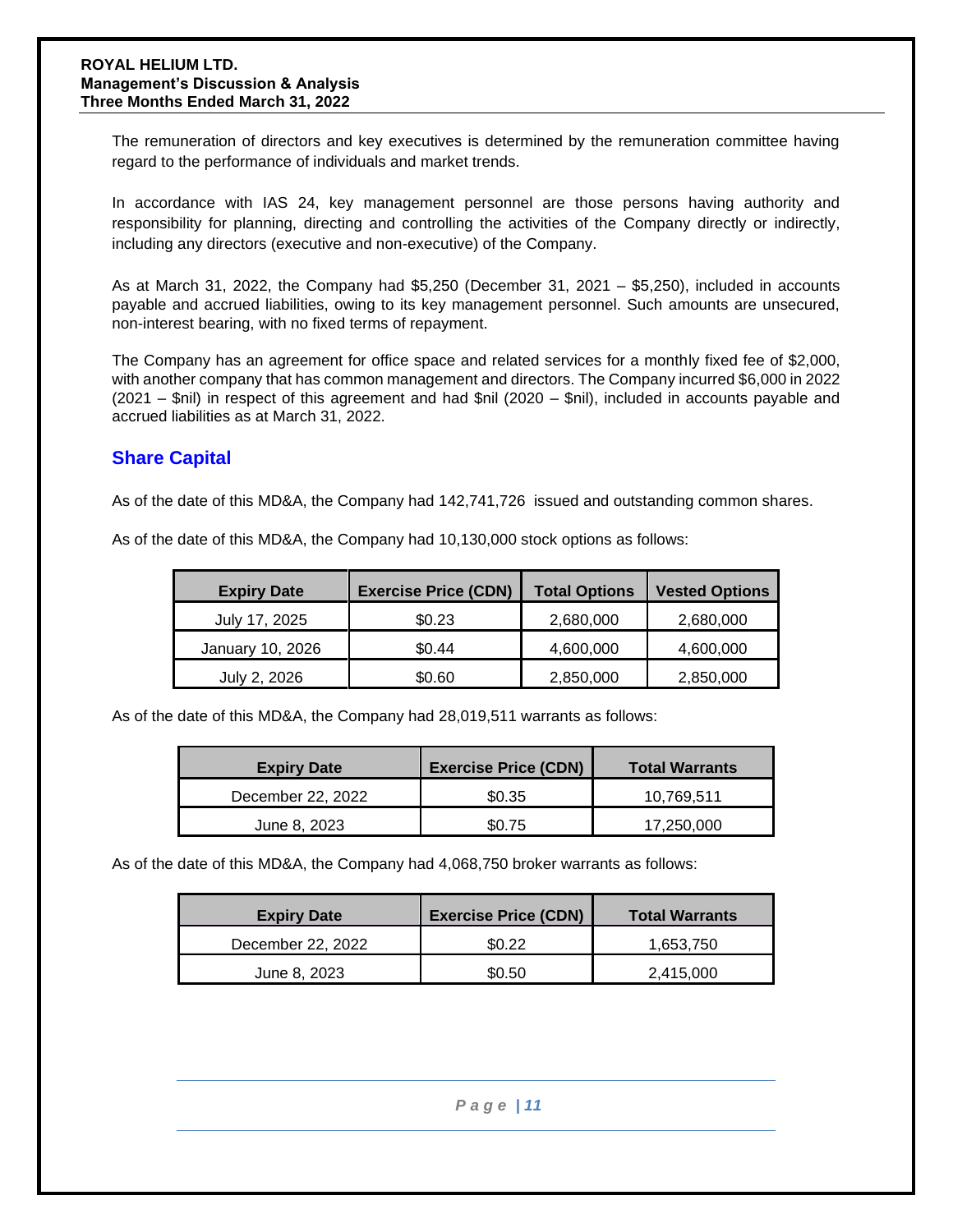# **Subsequent Events**

See Proposed Transaction section

# **Additional Disclosure for Venture Issuers Without Significant Revenue**

| Three months ended March 31,     | 2022        | 2021        |
|----------------------------------|-------------|-------------|
| Accretion                        | \$<br>1,918 | S           |
| Audit and accounting             | 12,000      | 10,200      |
| General office and other         | 134,766     | 88,886      |
| Investor relations and marketing | 111,571     | 220,229     |
| Legal and professional           | 2,663       | 5,751       |
| Share-based compensation         |             | 2,078,400   |
|                                  | \$262,918   | \$1,330,454 |

# **Exploration and Evaluation**

|                 | <b>Balance as at</b><br>January 1, | <b>Acquisition</b>           |    |         |                 |    |                   | Other              |   | <b>Balance as at</b><br>December 31, |
|-----------------|------------------------------------|------------------------------|----|---------|-----------------|----|-------------------|--------------------|---|--------------------------------------|
|                 | 2021                               | / Renewals Consultants       |    |         | <b>Drilling</b> |    | <b>Geophysics</b> | <b>Exploration</b> |   | 2021                                 |
| Bengough/ Ogema | \$1,821,854                        | \$<br>٠                      | \$ | 50,750  | \$<br>3,811,177 | \$ | 646,621           | \$<br>80,620       | S | 6,411,022                            |
| Cadillac        | 66,931                             | $\blacksquare$               |    | 1,000   |                 |    |                   | 10,000             |   | 77,931                               |
| Climax          | 517,393                            | 152,401                      |    | 140,411 | 10,560,916      |    | 41,590            | 201,427            |   | 11,614,138                           |
| Coronach        | 5,000                              |                              |    |         |                 |    |                   | 20,000             |   | 25,000                               |
| Creelman        | 5,000                              | $\qquad \qquad \blacksquare$ |    |         |                 |    |                   | 20,000             |   | 25,000                               |
| Francis         |                                    | $\blacksquare$               |    |         |                 |    |                   | 2,446              |   | 2,446                                |
| Midale          | 5,000                              | $\qquad \qquad \blacksquare$ |    |         |                 |    |                   | 15,135             |   | 20,135                               |
| Val Marie       | 93,405                             | $\blacksquare$               |    | 1,000   |                 |    |                   | 15,000             |   | 109,405                              |
| Weyburn         | 5,000                              |                              |    | 1,000   |                 |    | 118,860           | 3,026              |   | 127,886                              |
|                 | \$2,519,583                        | S<br>152,401                 | S  | 194,161 | \$14,372,093    | S  | 807,071           | \$<br>367,654      |   | 18,412,963                           |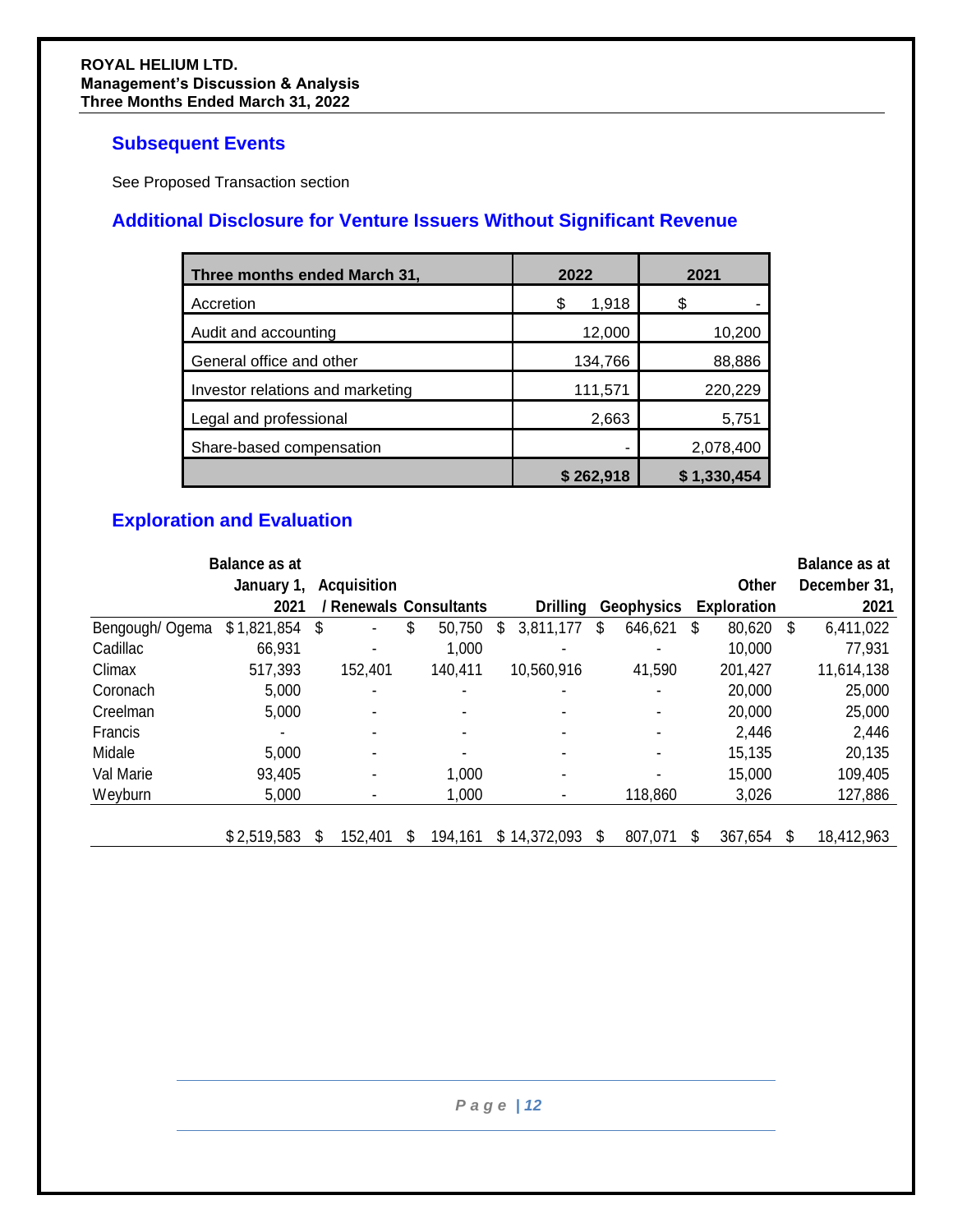|                | <b>Balance as at</b> |      |                             |                |    |                 |                          |                          | <b>Balance as at</b> |
|----------------|----------------------|------|-----------------------------|----------------|----|-----------------|--------------------------|--------------------------|----------------------|
|                | January 1,           |      | <b>Acquisition</b>          |                |    |                 |                          | Other                    |                      |
|                | 2022                 |      | <b>Renewals Consultants</b> |                |    | <b>Drilling</b> | <b>Geophysics</b>        | <b>Exploration</b>       | March 31, 2022       |
| Bengough/Ogema | \$<br>6,411,022      | - \$ | $\blacksquare$              | \$<br>9,000    | \$ | 666,688         | \$<br>4,636              | \$<br>$\blacksquare$     | \$<br>7,091,346      |
| Cadillac       | 77,931               |      |                             | $\blacksquare$ |    | $\blacksquare$  |                          | 3,151                    | 81,082               |
| Climax         | 11,614,138           |      |                             | 56,619         |    | 218,188         | 369,877                  | 7,313                    | 12,266,135           |
| Coronach       | 25,000               |      |                             |                |    |                 |                          | 952                      | 25,952               |
| Creelman       | 25,000               |      |                             | $\blacksquare$ |    | ٠               |                          | $\overline{\phantom{0}}$ | 25,000               |
| Francis        | 2,446                |      |                             | $\blacksquare$ |    | $\blacksquare$  | $\overline{\phantom{0}}$ | $\blacksquare$           | 2,446                |
| Midale         | 20,135               |      |                             |                |    |                 |                          | 10,000                   | 30,135               |
| Val Marie      | 109,405              |      |                             | 31,900         |    | 9,832           | 273,541                  | 483                      | 425,161              |
| Weyburn        | 127,886              |      |                             | $\blacksquare$ |    | $\blacksquare$  |                          | 15,926                   | 143,812              |
|                |                      |      |                             |                |    |                 |                          |                          |                      |
|                | \$18,412,963         | \$   |                             | \$<br>97,519   | S  | 894,708         | 648,054                  | \$<br>37,825             | 20,091,069           |

Included in other exploration expense for the Climax project is \$125,469 (December 31, 2020 - \$nil) and for the Ogema project is \$77,864 (December 31, 2020 - \$nil) which is related to the estimated decommissioning liability.

The Company holds helium exploration permits and helium leases over land in Saskatchewan. The Company has annual lease expenditure commitments of approximately \$50,000 and annual permit expenditure commitments as follows: 2022 - \$236,668, 2023 - \$310,827, 2024 - \$361,279 and 2025 - \$408,374.

## **Decommissioning liabilities**

|                                                        | March 31, December 31,<br>2022 | 2021                                |
|--------------------------------------------------------|--------------------------------|-------------------------------------|
| Balance, beginning of period<br>Additions<br>Accretion | 203,333<br>1.918               | 203,333<br>$\overline{\phantom{a}}$ |
| Balance, end of period                                 | 205,251                        | 203,333                             |

The total of the decommissioning liabilities are estimated based on the Company's net ownership interest in all the wells, the estimated costs to reclaim and abandon the wells and facilities and the estimated timing of the costs to be incurred in future periods. Management of the Company has estimated that based on their net ownership interest, the total undiscounted cash flows required to settle the obligations will be \$204,600. The obligations have been discounted using a risk free rate of 1.68% and an inflation rate of 1.82% per year. Most of these obligations are not expected to be paid until approximately 10 years in the future and will be funded from general Company resources at that time.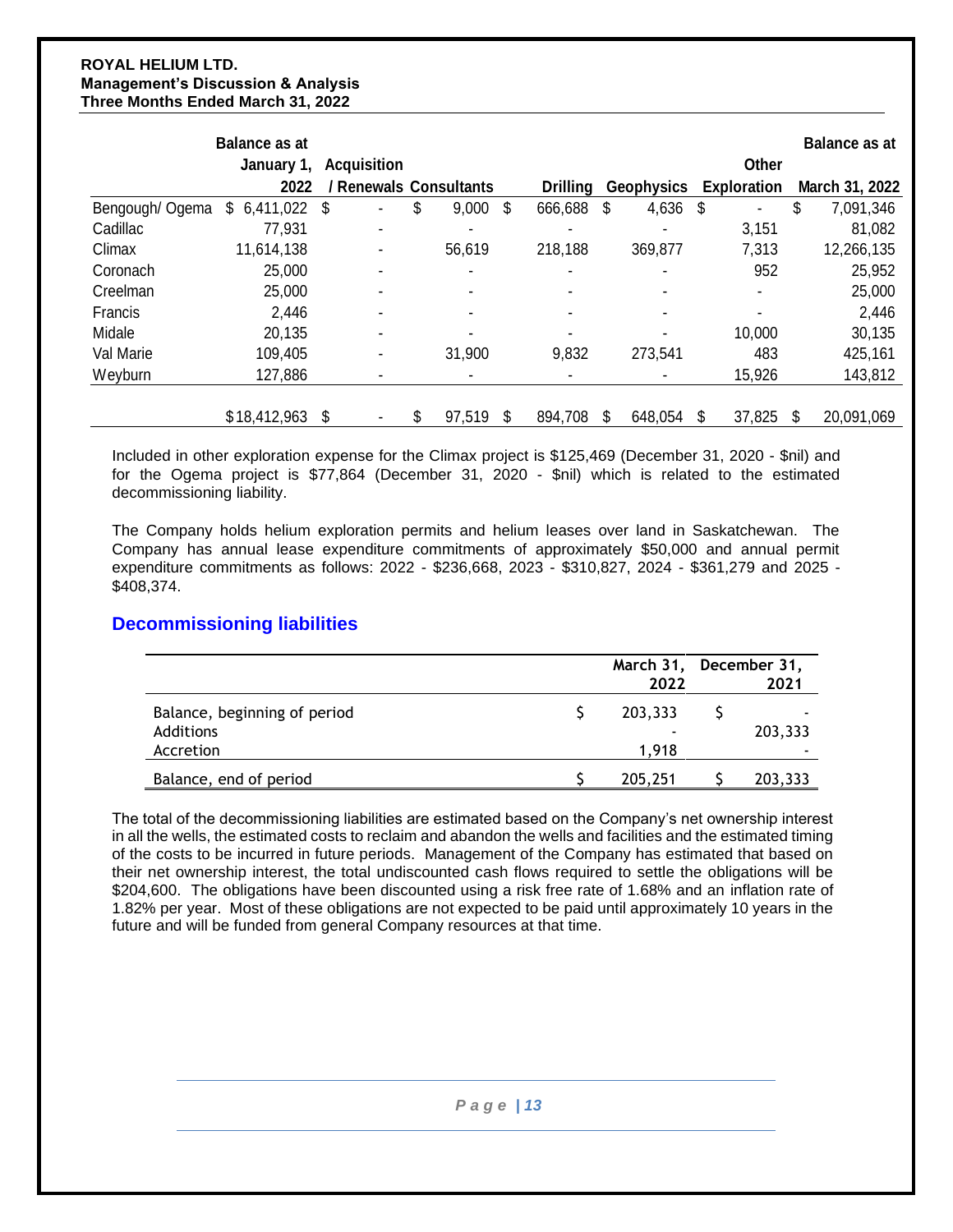# **Disclosure of Internal Controls**

Management has established processes to provide them sufficient knowledge to support representations that they have exercised reasonable diligence that (i) the consolidated financial statements do not contain any untrue statement of material fact or omit to state a material fact required to be stated or that is necessary to make a statement not misleading in light of the circumstances under which it is made, as of the date of and for the periods presented by the consolidated financial statements; and (ii) the consolidated financial statements fairly present in all material respects the financial condition, results of operations and cash flows of the Company, as of the date of and for the periods presented.

In contrast to the certificate required for non-venture issuers under National Instrument 52-109 Certification of Disclosure in Issuers' Annual and Interim Filings ("NI 52-109"), this Venture Issuer Basic Certificate does not include representations relating to the establishment and maintenance of disclosure controls and procedures ("DC&P") and internal control over financial reporting ("ICFR"), as defined in NI 52-109. In particular, the certifying officers filing this certificate are not making any representations relating to the establishment and maintenance of:

- i) controls and other procedures designed to provide reasonable assurance that information required to be disclosed by the issuer in its annual filings, interim filings or other reports filed or submitted under securities legislation is recorded, processed, summarized and reported within the time periods specified in securities legislation; and
- ii) a process to provide reasonable assurance regarding the reliability of financial reporting and the preparation of financial statements for external purposes in accordance with the issuer's GAAP (IFRS).

The issuer's certifying officers are responsible for ensuring that processes are in place to provide them with sufficient knowledge to support the representations they are making in this certificate. Investors should be aware that inherent limitations on the ability of certifying officers of a venture issuer to design and implement on a cost effective basis DC&P and ICFR as defined in NI 52-109 may result in additional risks to the quality, reliability, transparency and timeliness of interim and annual filings and other reports provided under securities legislation.

## **Risk Factors**

### **Helium development**

No reserves have been assigned in connection with RHC's property interests to date, given their early stage of development. The future value of RHC is therefore dependent on the success or otherwise of RHC's activities, which are principally directed toward the further exploration, appraisal and development of its assets in Saskatchewan, and potential acquisition of additional property interests in the future. Exploration, appraisal and development of helium reserves are speculative and involve a significant degree of risk. There is no guarantee that exploration or appraisal of the property interests of RHC will lead to a commercial discovery or, if there is a commercial discovery, that RHC will be able to realize the value of such reserves as intended. Few properties that are explored are ultimately developed into new reserves. If at any stage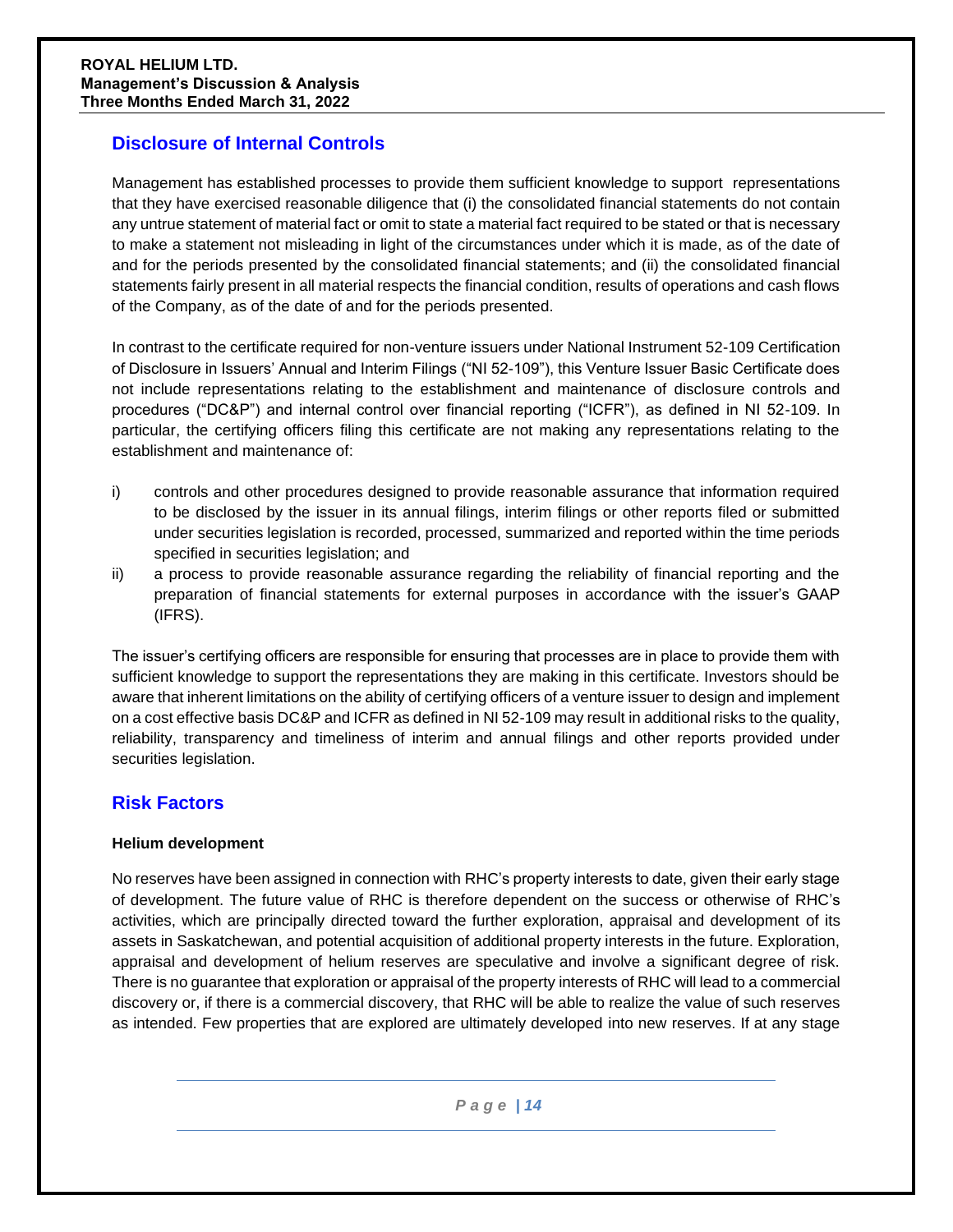RHC is precluded from pursuing its exploration or development programs, or such programs are otherwise not continued, RHC's business, financial condition and / or results of operations and, accordingly, the trading price of RHC shares, is likely to be materially adversely affected. Helium exploration involves a high degree of risk and there is no assurance that expenditures made for future exploration or development activities by RHC will result in discoveries reserves that are commercially or economically viable.

### **No history of production**

RHC's properties are exploration stage only. RHC has never had any material interest in helium producing properties. There is no assurance that commercial quantities of helium will be discovered at any of the properties of RHC or any future properties, nor is there any assurance that the exploration or development programs of RHC thereon will yield any positive results. Even if commercial quantities of helium are discovered, there can be no assurance that any property of RHC will ever be brought to a stage where helium can profitably be produced thereon. Factors which may limit the ability of RHC to produce helium from its properties include, but are not limited to, commodity prices, availability of additional capital and financing and the nature of any helium deposits.

#### **Environmental regulation and risks**

All phases of RHC's operations are subject to environmental regulation. These regulations mandate, among other things, the maintenance of air and water quality standards and land reclamation. They also set forth limitations on the generation, transportation, storage and disposal of solid and hazardous waste. Environmental legislation is evolving in a manner which will require stricter standards and enforcement, increased fines and penalties for non-compliance, more stringent environmental assessments of proposed projects and a heightened degree of responsibility for companies and their officers, directors and employees. There is no assurance that future changes in environmental regulation, if any, will not adversely affect RHC's operations. Environmental hazards may exist on the properties in which RHC holds interests that are unknown to RHC at present and which have been caused by previous or existing owners or operators of the properties.

Government approvals, approval of aboriginal people and permits are currently and may in the future be required in connection with RHC's direct and indirect operations. To the extent such approvals are required and not obtained, RHC may be curtailed or prohibited from continuing its helium exploration operations or from proceeding with planned exploration or development of its properties.

Failure to comply with applicable laws, regulations and permitting requirements may result in enforcement actions thereunder, including orders issued by regulatory or judicial authorities causing operations to cease or be curtailed, and may include corrective measures requiring capital expenditures, installation of additional equipment, or remedial actions. Parties engaged in the exploration or development of natural resource properties may be required to compensate those suffering loss or damage by reason of the exploration and development activities and may have civil or criminal fines or penalties imposed for violations of applicable laws or regulations.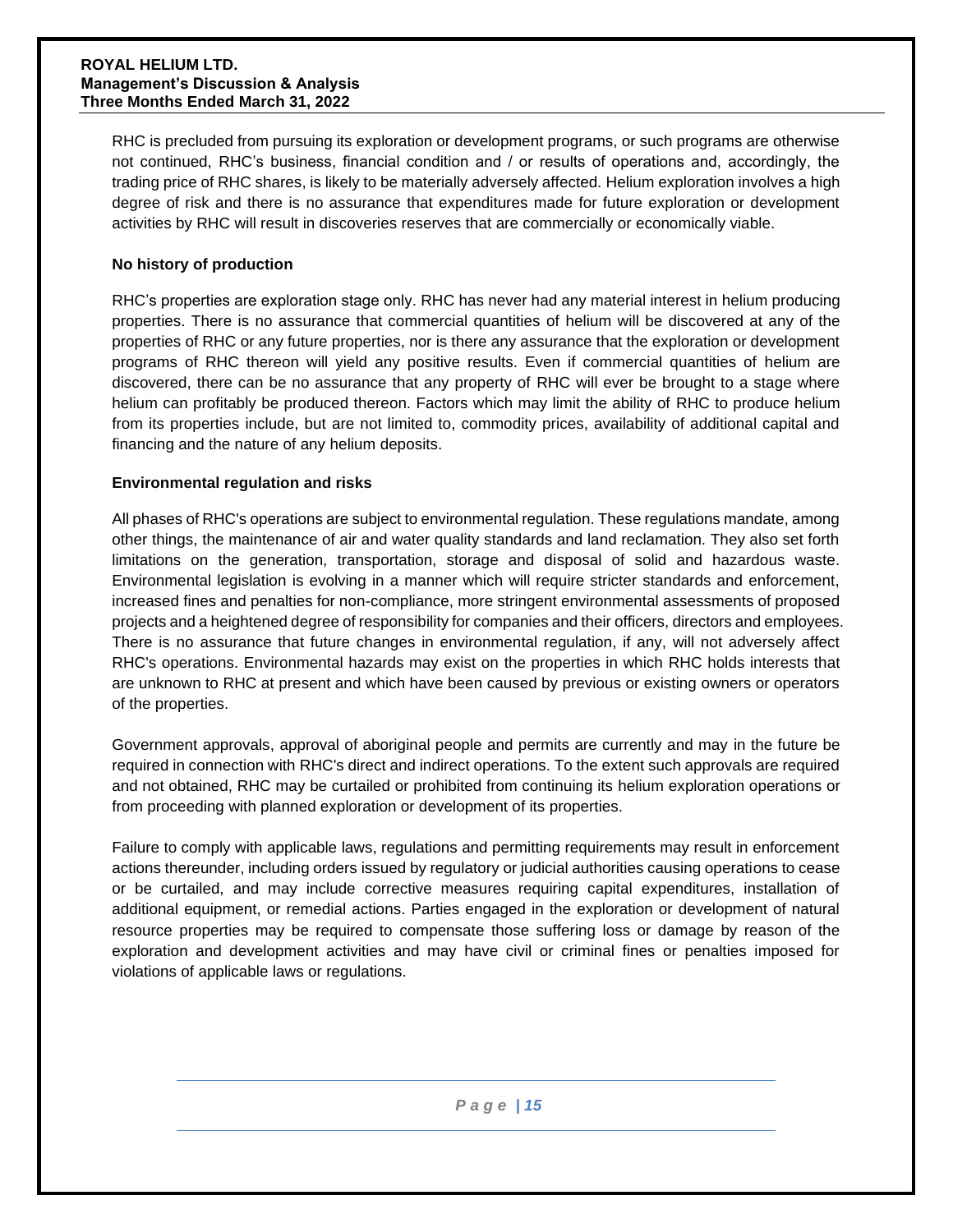Amendments to current laws, regulations and permits governing operations and activities of helium companies, or more stringent implementation thereof, could have a material adverse impact on RHC and cause increases in exploration expenses, capital expenditures or production costs or reduction in levels of production at producing properties or require abandonment or delays in development of new properties.

### **Requirement for permits and licenses**

The operations of RHC require it to obtain licenses for operating, permits, and in some cases, renewals of existing licenses and permits from authorities in Saskatchewan. RHC believes that it currently holds or has applied for all necessary licenses and permits to carry on the activities it is currently conducting under applicable laws and regulations in respect of its properties, and also believes that it is complying in all material respects with the terms of such licenses and permits. However, the ability of RHC to obtain, sustain or renew any such licenses and permits on acceptable terms is subject to changes in regulations and policies and to the discretion of the applicable authorities or other governmental agencies.

#### **Insurance and uninsured risks**

RHC's business is subject to a number of risks and hazards generally, including adverse environmental conditions, industrial accidents, mechanical failures, labour disputes, unusual or unexpected geological conditions, ground or slope failures, cave-ins, changes in the regulatory environment and natural phenomena such as inclement weather conditions, floods and earthquakes. Such occurrences could result in damage to helium properties and / or production facilities, personal injury or death, environmental damage to the properties of RHC, or the properties of others, delays in exploration, development and production activities, monetary losses and possible legal liability.

Although RHC maintains insurance to protect against certain risks in such amounts as it considers reasonable, its insurance will not cover all the potential risks associated with helium operations. RHC may also be unable to maintain insurance to cover these risks at economically feasible premiums. Insurance coverage may not continue to be available or may not be adequate to cover any resulting liability. Moreover, insurance against risks such as environmental pollution or other hazards as a result of exploration, development and production activities is not generally available to RHC or to other companies in the helium industry on acceptable terms. RHC might also become subject to liability for pollution or other hazards that may not be insured against or which RHC may elect not to insure against because of premium costs or other reasons. Losses from these events may cause RHC to incur significant costs that could have a material adverse effect upon its financial performance and results of operations.

### **Management**

The success of the Company is currently largely dependent on the performance of its directors and officers. There is no assurance that the Company can maintain the services of its directors and officers or other qualified personnel required to operate its business. The loss of the services of these persons could have a material adverse effect on the Company and its prospects.